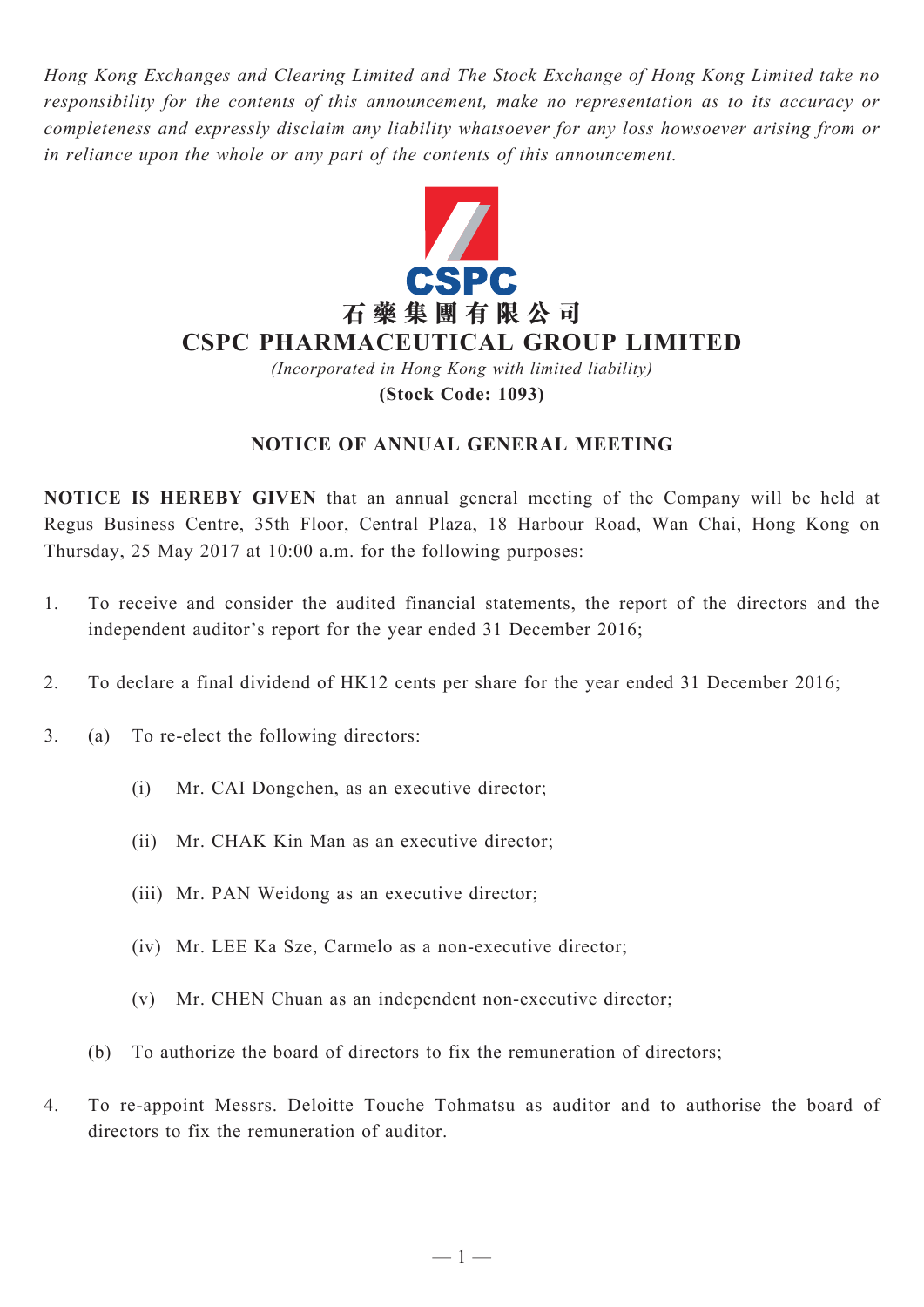5. As special business, to consider and, if thought fit, pass the following resolution as an ordinary resolution:

## **"THAT:**

- (a) subject to paragraph (b) below, the exercise by the directors of the Company during the Relevant Period (as hereinafter defined) of all the powers of the Company to buyback shares of the Company on The Stock Exchange of Hong Kong Limited ("Stock Exchange") or on any other stock exchange on which the securities of the Company may be listed and recognised by the Securities and Futures Commission of Hong Kong and the Stock Exchange for this purpose, subject to and in accordance with all applicable laws and the requirements of the Rules Governing the Listing of Securities on the Stock Exchange or of any other stock exchange as amended from time to time, be and is hereby generally and unconditionally approved;
- (b) the total number of Shares of the Company which the directors of the Company are authorised to buy-back pursuant to the approval in paragraph (a) above shall not exceed 10% of the total number of issued shares of the Company (such total number to be subject to adjustment in the case of any conversion of any or all of the shares of the Company into a larger or smaller number of shares of the Company after the passing of this resolution) and the said approval shall be limited accordingly; and
- (c) for the purposes of this resolution,

"Relevant Period" means the period from the passing of this resolution until whichever is the earlier of:

- (i) the conclusion of the next annual general meeting of the Company;
- (ii) the expiration of the period within which the next annual general meeting of the Company is required by law or the articles of association of the Company to be held; and
- (iii) the date on which the authority set out in this resolution is revoked or varied by an ordinary resolution of the shareholders of the Company in general meeting."
- 6. As special business, to consider and, if thought fit, pass the following resolution as an ordinary resolution of the Company:

### **"THAT:**

(a) subject to paragraph (c) below and pursuant to Sections 140 and 141 of the Companies Ordinance (Chapter 622 of the Laws of Hong Kong), the exercise by the directors of the Company during the Relevant Period (as hereinafter defined)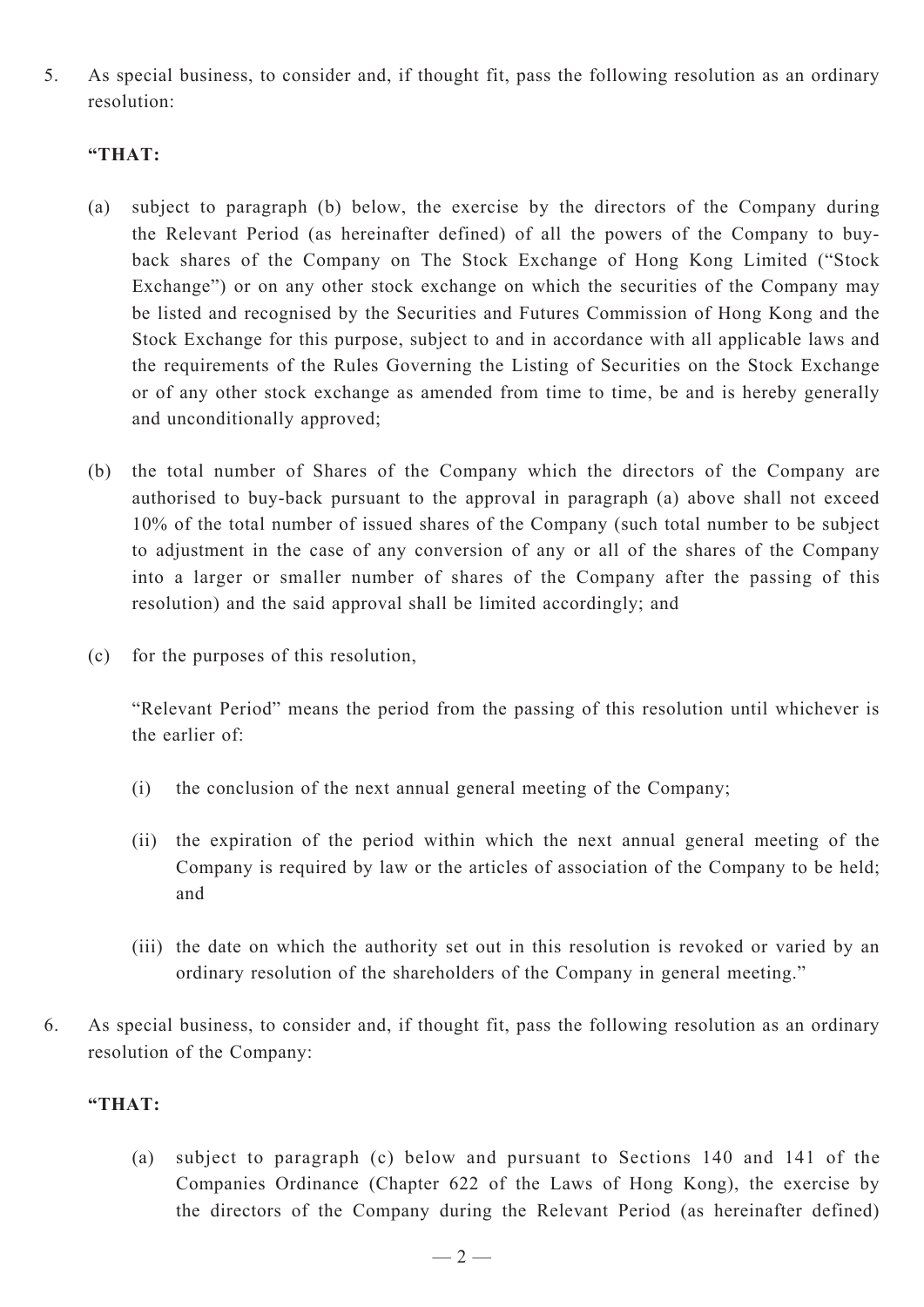of all the powers of the Company to allot, issue and deal with additional shares of the Company and to make or grant offers, agreements and options (including bonds, warrants and debentures convertible into shares of the Company) which would or might require the exercise of such power be and is hereby generally and unconditionally approved;

- (b) the approval in paragraph (a) above shall authorise the directors of the Company during the Relevant Period (as hereinafter defined) to make or grant offers, agreements and options (including bonds, warrants and debentures convertible into shares of the Company) which would or might require the exercise of such power after the end of the Relevant Period;
- (c) the total number of Shares allotted or agreed conditionally or unconditionally to be allotted (whether pursuant to an option or otherwise) and issued by the directors of the Company pursuant to the approval in paragraph (a) above, otherwise than pursuant to (i) a Rights Issue (as hereinafter defined); (ii) an issue of shares upon the exercise of rights of subscription or conversion under the terms of any warrants, bonds and debentures of the Company or any securities which carry rights to subscribe for or are convertible into shares of the Company; (iii) an issue of shares as scrip dividends pursuant to the articles of association of the Company from time to time; shall not exceed 20% of the total number of issued shares of the Company (such total number to be subject to adjustment in the case of any conversion of any or all of the shares of the Company into a larger or smaller number of shares of the Company after the passing of this resolution) and the said approval shall be limited accordingly; and
- (d) for the purpose of this resolution,

"Relevant Period" means the period from the passing of this resolution until whichever is the earlier of:

- (i) the conclusion of the next annual general meeting of the Company;
- (ii) the expiration of the period within which the next annual general meeting of the Company is required by law or the articles of association of the Company to be held; and
- (iii) the date on which the authority set out in this resolution is revoked or varied by an ordinary resolution of the shareholders of the Company in general meeting.

"Rights Issue" means an offer of shares (including bonds, warrants and debentures convertible into shares of the Company) open for a period fixed by the directors of the Company to the holders of shares of the Company on the register on a fixed record date in proportion to their then holdings of such shares as at that date (subject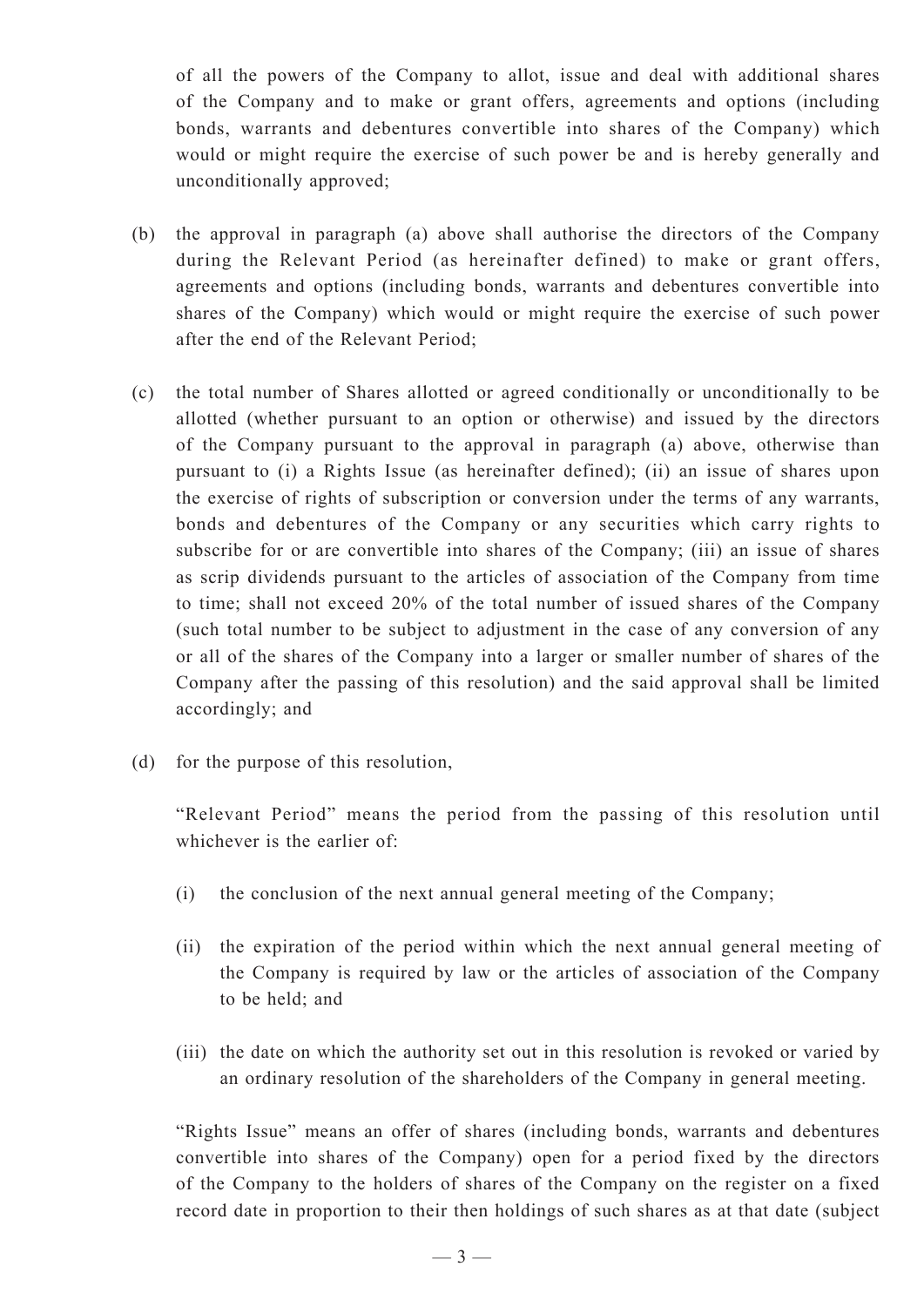to such exclusions or other arrangements as the directors of the Company may deem necessary or expedient in relation to fractional entitlements or having regard to any restrictions or obligations under the laws of, or the requirements of any recognised regulatory body or any stock exchange in, any territory outside Hong Kong applicable to the Company)."

7. As special business, to consider and, if thought fit, pass the following resolution as an ordinary resolution of the Company:

"**THAT** subject to the passing of the resolution nos. 5 and 6 set out in the notice convening the meeting, the general mandate granted to the directors of the Company to allot, issue and deal with additional shares pursuant to resolution no. 6 set out in the notice convening this meeting be and is hereby extended by the addition thereto of an amount representing the total number of Shares of the Company bought-back by the Company under the authority granted pursuant to resolution no. 5 set out in the notice convening this meeting, provided that such amount of shares so bought-back shall not exceed 10% of the total number of issued shares of the Company (such total number to be subject to adjustment in the case of any conversion of any or all of the shares of the Company into a larger or smaller number of shares of the Company after the passing of this resolution) as at the date of the said resolution."

8. As special business, to consider and, if thought fit, pass the following resolution as an ordinary resolution of the Company:

# "**THAT**:

(a) subject to the Companies Ordinance (Chapter 622 of the Laws of Hong Kong), the Rules Governing the Listing of Securities on The Stock Exchange of Hong Kong Limited and the terms and conditions of the share option scheme adopted by the shareholders of the Company effective on 9 December 2015 (the "Share Option Scheme"), a mandate be and is hereby unconditionally given to the directors of the Company to exercise during the Relevant Period (as defined in paragraph (c) below) all the powers of the Company to grant options to subscribe for shares of the Company and/or to make or grant offers of options under the Share Option Scheme that would or might require shares of the Company to be allotted and/or options to be granted under the Share Option Scheme provided that the total number of shares of the Company allotted or to be allotted or agreed conditionally or unconditionally to be allotted upon the exercise of all options granted or to be granted under the Share Option Scheme shall not exceed 10% of the total number of shares of the Company in issue as at the date of adoption of the Share Option Scheme (such total number to be subject to adjustment in the case of any conversion of all or any of the shares in the Company into larger or smaller number of shares after the passing of this resolution);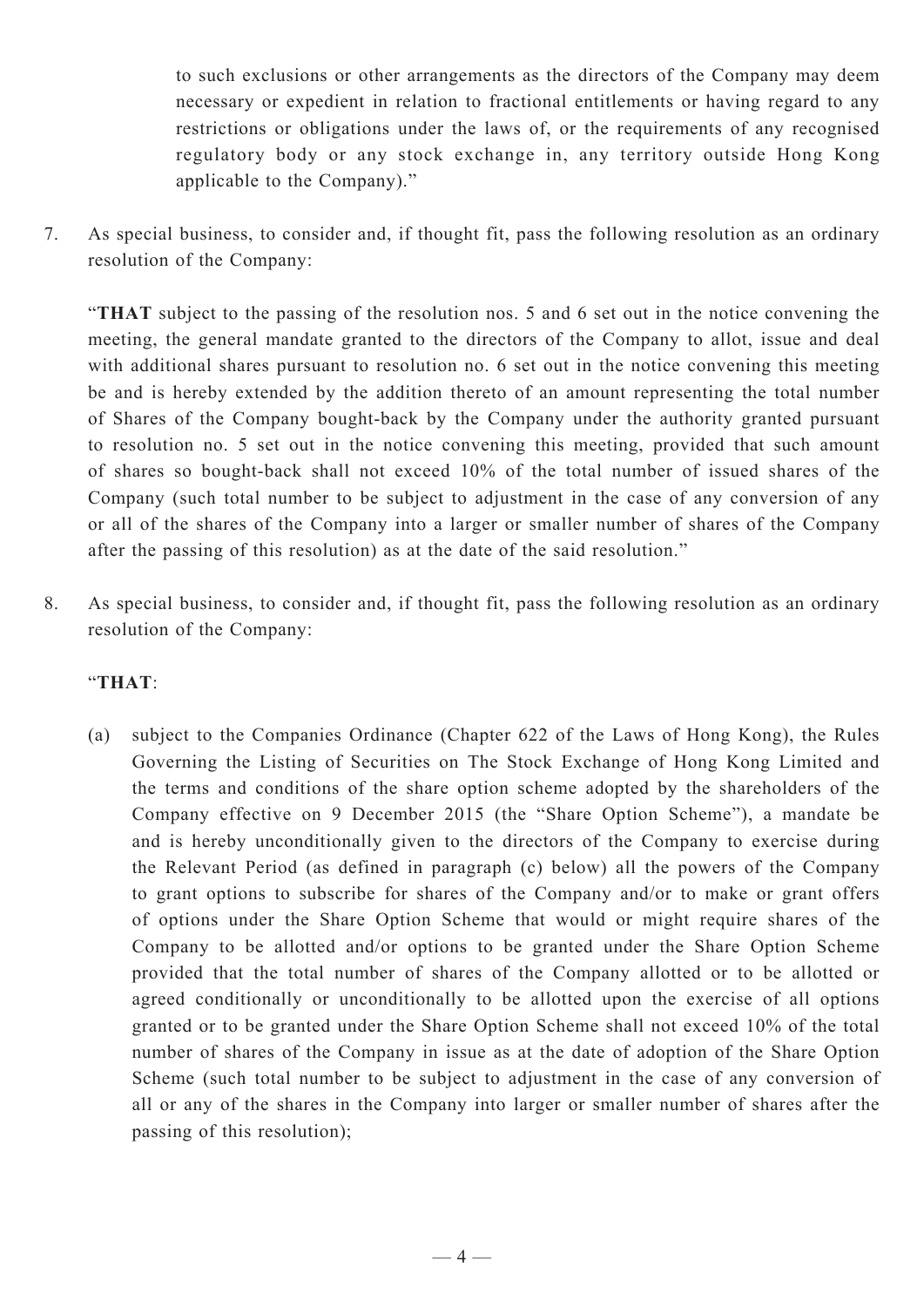- (b) the approval in paragraph (a) of this resolution shall authorise the directors of the Company during the Relevant Period (as hereinafter defined) to grant options and/or make offers of options under the Share Option Scheme which would or might require shares of the Company to be allotted and/or options to be granted under the Share Option Scheme after the end of the Relevant Period;
- (c) for the purpose of this resolution:

"Relevant Period" means the period from the passing of this resolution until whichever is the earlier of:

- (i) the conclusion of the next annual general meeting of the Company;
- (ii) the expiration of the period within which the next annual general meeting of the Company is required by law or the articles of association of the Company to be held; and
- (iii) the date on which the authority set out in this resolution is revoked or varied by an ordinary resolution of the shareholders of the Company in general meeting.
- 9. As special business to consider and, if thought fit, pass the following resolution as a special resolution of the Company:

"**THAT** the new articles of association of the Company (the "New Articles of Association"), a copy of which has been produced to this meeting marked "A" and for identification purpose signed by the Chairman of the meeting, be and is hereby approved and adopted in substitution for and to the exclusion of the existing articles of association of the Company with immediate effect after the close of this meeting and that the directors of the Company be and are hereby authorised to do all things necessary to implement the adoption of the New Articles of Association."

> By Order of the Board **CSPC Pharmaceutical Group Limited CAI Dongchen** *Chairman*

Hong Kong, 20 April 2017